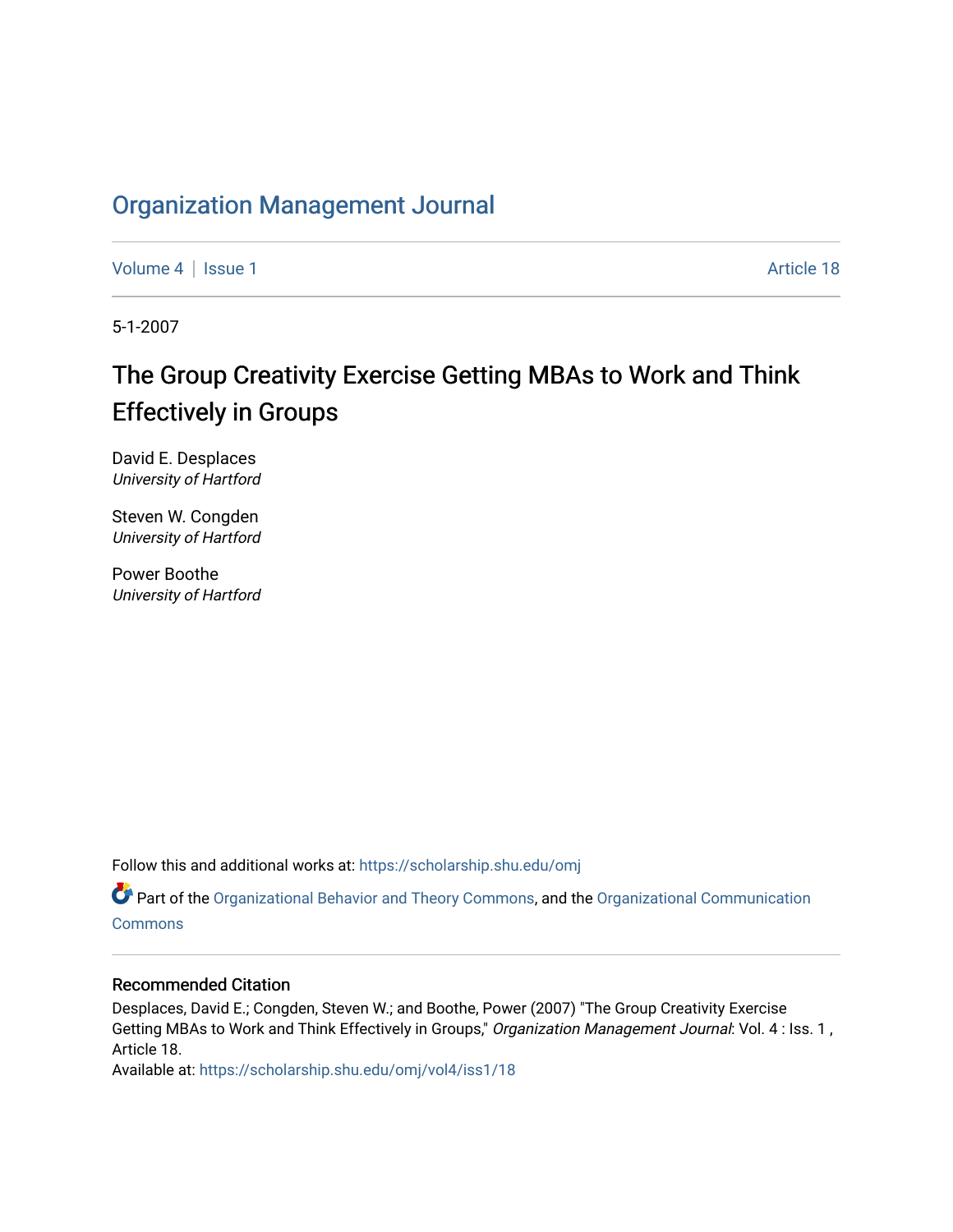Organization Management Journal Teaching & Learning 2007 Vol. 4, No. 1, 69-86 © 2007 Eastern Academy of Management ISSN 1541-6518 www.omj-online.org

## The Group Creativity Exercise Getting MBAs to Work and Think Effectively in Groups

#### DAVID E. [DESPLACES](mailto:desplaces@hartford.edu)

University of Hartford

#### STEVEN W. CONGDEN University of Hartford

#### POWER BOOTHE University of Hartford

This experiential exercise is designed to engage participants in a process of group creativity that helps students lead or be a part of a creative team. The challenging and tangible nature of building a room-height tower provides a heightened experience that elicits many issues and strong emotions. The exercise provides a robust platform from which the instructor can choose which of many group creativity subtopics to emphasize. In addition to exercise instructions, guidance is given on how learning goals related to creativity techniques, group development, interpersonal dynamics, and leadership—can be addressed in a debriefing discussion. Both "pretaught" and "retrospective" teaching approaches are discussed, although a retrospective approach in which the instructor makes connections with theory during debriefing discussions is recommended. The experience of learning by doing should yield more realistic and memorable understanding of group creativity than could be accomplished with readings and/or lecture alone.

**Key Words**: Experiential, Exercise, Groups, Creativity

#### **Introduction**

Human resources departments and recruiters have not only acknowledged the need for a creative workforce, but also recognized the need for business-building skills (Merritt, 2004). Operating excellence and cost cutting are no longer sufficient. Sustaining competitive advantage requires near continuous development of new and unique products and services. Creativity and innovation in all parts of a company are important to generating new products and services, as well as significant improvements to existing products and methods.

Despite the fact that creativity is considered by many companies today to be critical for sustaining competitive advantage, MBAs receive little training in this area (Driver, 2001). Creativity is often thought to be an individual characteristic that is difficult to teach. Because the range of expertise required for significant innovations often extends beyond what an individual can offer, a workforce capable of participating in creative teams is becoming indispensable.

This exercise is designed to engage participants in a process of group creativity that can show students how to lead or be a part of a creative team, and how to deal with the obstacles to group creativity. The challenging and tangible nature of building a roomheight tower out of a supple material (newspaper) provides a heightened experience that elicits many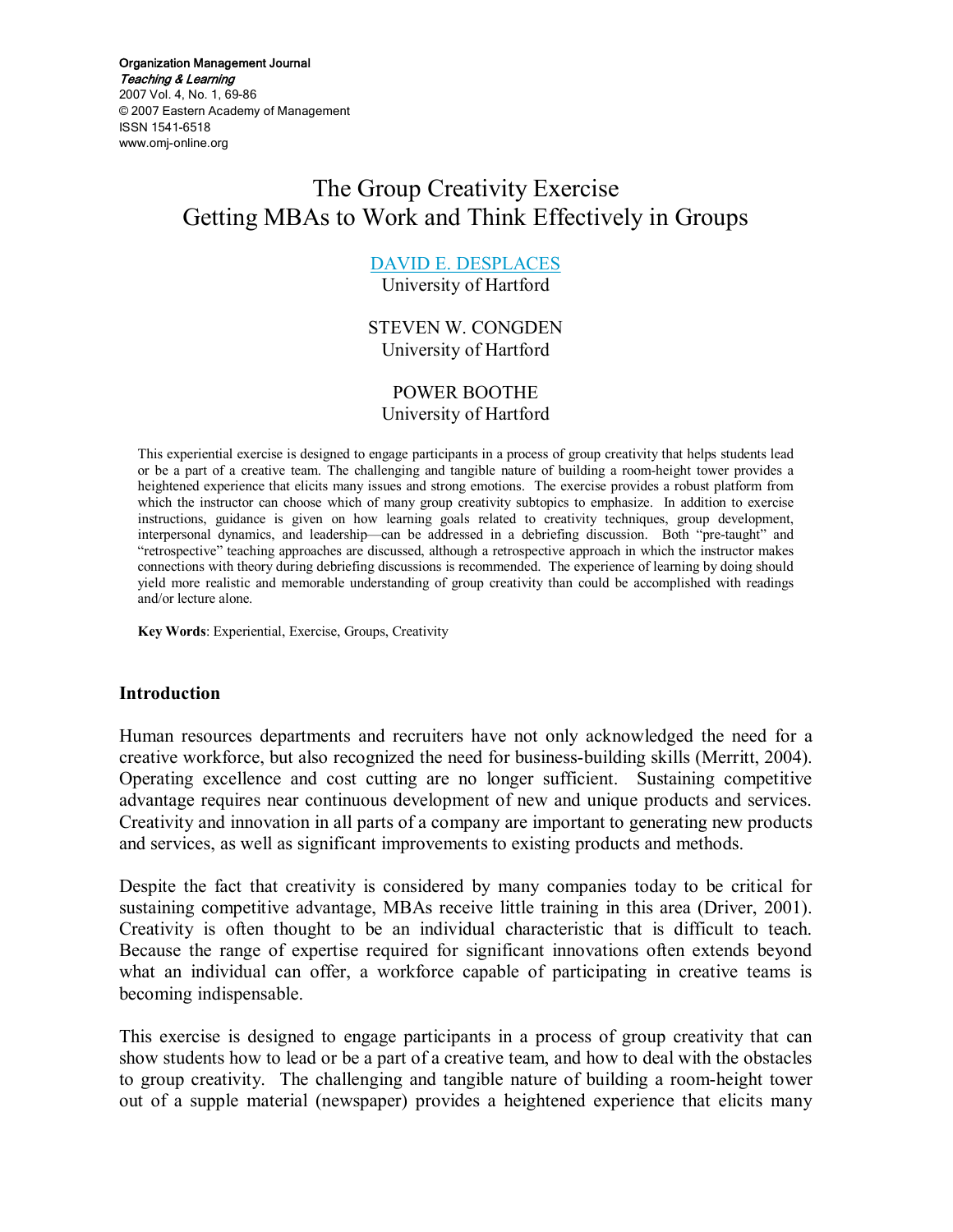issues and strong emotions. The exercise provides a robust platform from which a wide range of subtopics of the group creativity process can be emphasized to varying degrees by the instructor. The experience of learning by doing should leave a student with a more realistic and memorable understanding of group creativity than could be accomplished with readings and/or lecture alone.

#### **Background**

A commonly accepted definition of workplace innovation is "the intentional introduction and application within a role, group, or organization of ideas, processes, products or procedures, new to the relevant unity of adoption, designed to significantly benefit the individual, the group, the organization, or wider society" (West & Farr, 1990, p. 9). Creativity is typically viewed as an important subset of innovation, the idea generation and selection without operational implementation (Anderson, De Dreau, & Nijstad, 2004; Ford, 1996; Martins & Terblanche, 2003; Woodman, Sawyer, & Griffen, 1993). Individual and group creativity does not entail organizational complexity and can be thought of as the process of creating new, unique, and valuable solution options to the problem considered.

Creativity has by and large been studied on three levels (Anderson, De Dreau, & Nijstad, 2004). Research on individual creativity (e.g., Amabile, 1982) looks at the characteristics of "creative" people, preferred cognitive styles, and stimulants for individual creativity (McAdam & McClelland, 2002). At the macro level, organizational or corporate creativity (e.g., Robinson & Stern, 1997) concerns how organizational structures, systems, cultures, etc., interact to generate creativity within an organization. The perspective of this exercise lies in the middle, the creativity generated by a group or team.

We have chosen a group level perspective for its feasibility as a class exercise and its importance to organizations. Corporate level creativity does not lend itself well to classroom exercises. While exercises in individual creativity are feasible (see Thompson, 2003; Verberne, 1997 for examples), group creativity is increasingly important as organizations turn to teams in order to increase responsiveness and innovation (Mohrman, Cohen, & Mohrman, 1995). With respect to entrepreneurship, Yan and Sorenson (2003) contend that creativity and entrepreneurship in family owned firms are often not the products of one lone entrepreneur, and thus a shift away from the individualistic view of entrepreneurship to a collective view is needed. The owners of businesses can be viewed as leaders or potential "organizing geniuses" of the family team (Yan & Sorenson, 2003).

Leonard and Swap (1999) provide a model of the process of group creativity that we believe is useful to teach students to effectively lead a group creative endeavor (see figure 1 below). The process begins with preparation; selecting group members (step 1) for the reservoirs of knowledge and cognitive approaches that each brings to the creative process. Innovation opportunity (step 2) is clearly identifying the problem requiring creativity. Groups then generate a wide range of options through divergent thinking (step 3). These options are refined through a period of incubation (step 4), followed by a selection of the best option (convergence step 5).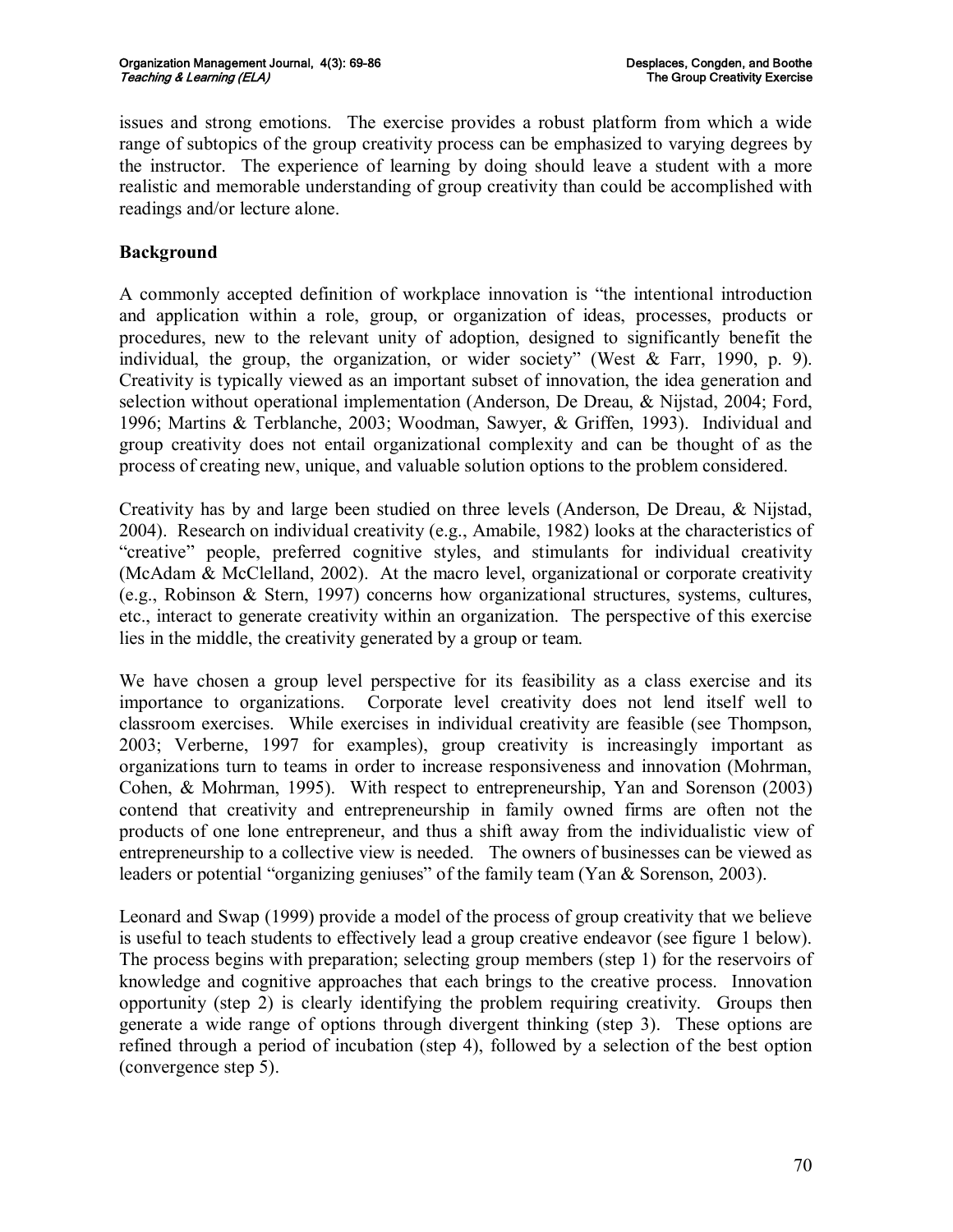#### **Figure 1**

The Creative Process

(Leonard & Swap, 1999)



#### **Target Audience**

This workshop is designed for faculty members who want to demonstrate the process and issues of group creativity by means of a relatively simple exercise in MBA level entrepreneurship, leadership, managerial skills, or innovation management courses. Although this exercise can also be used for undergraduate students, their lack of practical experience might limit the impact of the exercise.

#### **Learning Goals for Participants**

By actively engaging participants' creativity, this exercise seeks to develop a deeper experiential understanding of what creativity is, the techniques and processes by which groups can best be creative, how individual differences interact in complex ways to affect the process, and how leadership can influence this process. For this exercise, the instructor has great leeway in choosing what aspects of group creativity to focus on as learning goals. As noted earlier, we believe Leonard & Swap's (1999) five-step model of the group creative process is a useful organizing framework. Although the creative process is often an iterative process where one learns by experimentation and subsequent trials (Austin & Devin, 2003), the *group* process can still be thought of as having an initial organizing event that includes experimentation, the generation of ideas, and the choosing of an initial approach (corresponding to both the "divergence" and "convergence" steps of Leonard & Swap's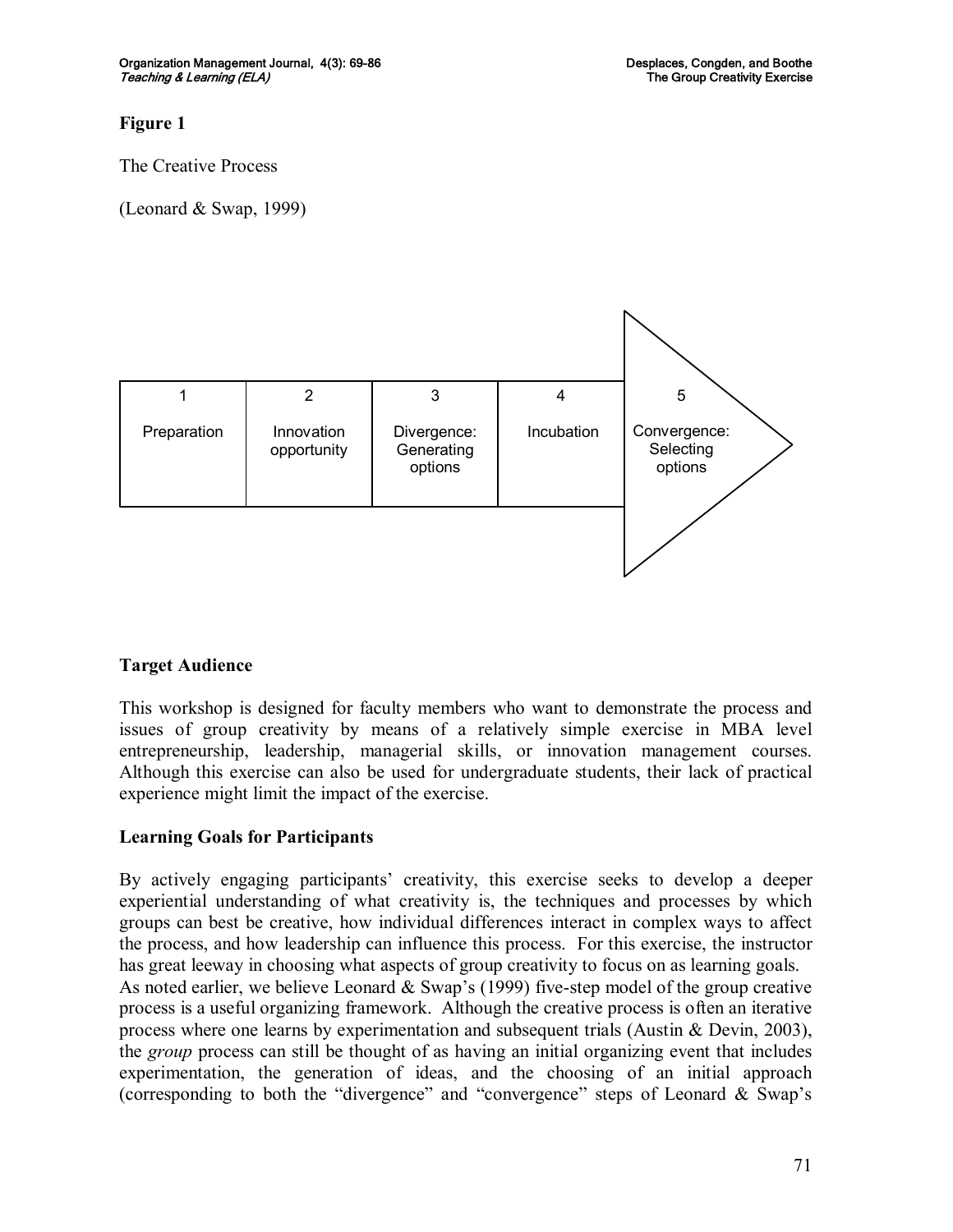model). After starting a chosen approach, moderations or changes to the chosen approach can still take place due to continued experimentation and/or inadequacies of the initial approach.

We find that an instructor can choose to emphasize different facets of the creative process as well as take different teaching approaches. While the facets of creativity are clearly interrelated, the instructor can choose to focus more on creativity techniques or more on the behavioral or "group dynamics" aspects of creativity, such as group formation, interpersonal dynamics, and leadership. In addition, the approach to teaching these topics can be either a "retrospective" or a "pre-taught" approach.

In the retrospective approach, the instructor makes connections during the debriefing discussions between events that took place during the exercise and creativity theory, much as one might do in a case discussion. In the pre-taught approach, the instructor teaches on each/any of the topics prior to the exercise, and instructs students to try and apply these pre taught techniques and behaviors during the exercise. In this mode, the instructor can purposely vary group composition, and/or have different groups try different techniques and behaviors. The strengths and weakness of techniques/behaviors might result in different outcomes, possibly adding richness to the debriefing discussion. However, we favor the retrospective approach as the pre-taught approach is a bit more cumbersome and students tend to attribute undue merit to the techniques or behaviors that "won," not recognizing the complexity and interaction of the many contributing variables. The instructor might not get the win that he/she had hoped for to demonstrate preferred techniques or behaviors!

Different techniques of group creativity can be addressed by using the group creativity process model as an organizing framework. Lessons on team makeup (Step 1, e.g., sex, cognitive style, training, communication abilities, etc.) can be illustrated by assigning participants to groups based on select criteria (pre-taught approach), or by making connections during the debriefing discussion with these criteria and the contributions of specific individuals (retrospective approach). Similarly, many techniques for generating a wide range of options—Step 3, e.g. brainstorming (Osborn, 1957), problem reversal, freewheeling, etc.—can be illustrated by having different teams use different techniques, or by relating these techniques to happenings in the task during the discussion. The balance of time spent on the different stages is also important (i.e., going to convergence too soon or not soon enough). This issue is especially interesting given the short time frame of the exercise. Creative decisions often have a shorter than ideal time constraint in the real world.

Another very fruitful area of learning is *group dynamics,* which includes issues of group development, interpersonal dynamics, and leadership. Leadership (Yukl, 2002) spans the steps proposed by Leonard and Swap as a group leader guides the creative process. Leaders could be appointed based on some criteria, but it appears that allowing leaders to emerge provides many valuable lessons. Differentiating between the various types of leadership behaviors (Hersey & Blanchard, 1988), as well the assorted sources of power (French  $\&$ Raven, 1959) and skills (Yukl, 2002) that emerging leaders exert during the group development process (Tuckman, 1965), highlight what leaders can do the foster the group creativity process. In our experience, leaders often emerge through referent power, expert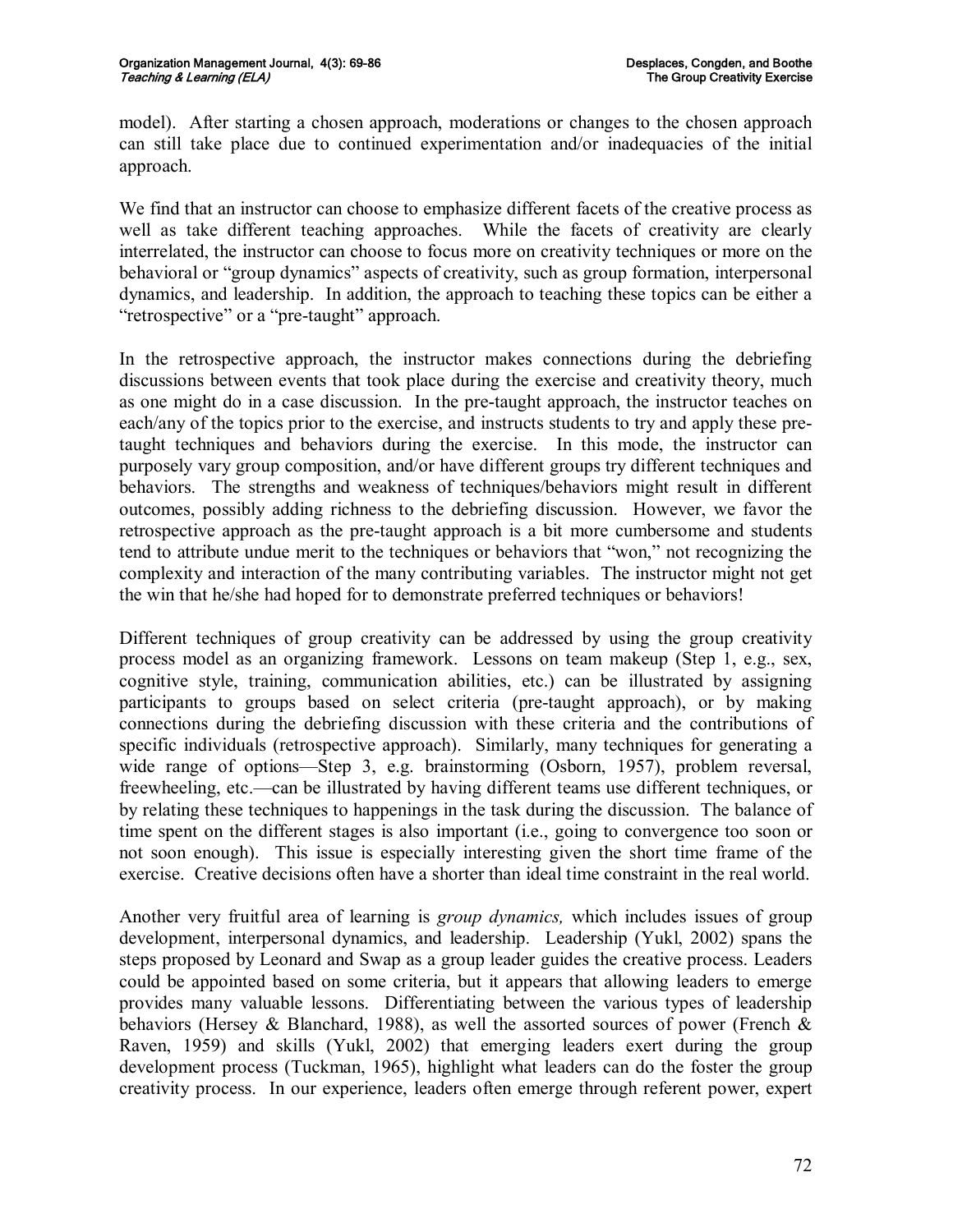power, or by strong personality/traits (Yukl, 2002). Group conflicts are often the result of gender and/or personality differences.

#### **The Exercise**

#### **Pre-exercise Preparation:**

- ß Students should be cautioned in the preceding class to come casually dressed. They should not be told the nature of the task itself, only that they will be doing a class exercise.
- ß Two main supplies are required for this exercise, with an another two optional:
	- o Masking tape (or duct tape)
	- $\circ$  A pile of newspapers (approximately 10 12 inches per group). Collecting that much paper might take some time, require calling upon your colleagues to assist you, or entail a visit to your local recycling center.
	- $\circ$  (Optional) You might consider bringing a couple of large plastic bags or a large, institution-issued recycling container to clean the room after the exercise.
	- $\circ$  (Optional) Providing baby wipes might help curb complaints from students about ink residue from handling newspapers. Giving students a break to wash their hands after tower building also works.
- ß Outline a 3 feet by 3 feet square for each team on the floor using masking tape (a yardstick is handy for this), far enough apart so that the participating teams will not interfere with each other. Squares could include a number in the middle made with masking tape so that students would know which group area is which.

#### **Exercise Activity: (3040 minutes)**

- ß Split the class into groups. The activity could be described before group formation (see below), but we recommend forming the groups first to prevent discussion of the task outside of the groups. We recommend groups of 5 or 6, but group size might be governed by practical considerations such as room size and/or the amount of newspaper on hand. Groups seem to need at least a 9 x 9 foot working area centered on the building square, such that a typical classroom can accommodate four groups *if* the chairs/desks can be cleared. We have on occasion used a vacant room across the hall to allow for extra groups and space when we were able to get a cofacilitator. Use of another room is also useful to prevent students from copying other groups or for the instructor to try different techniques on different groups. At this point, team composition can be varied if this was a chosen learning goal. We recommend having students count off to form groups because it is simple and generally breaks any cliques or preformed groups.
- ß Select the observers: We recommend that you select at least one observer per group to conduct an Interaction Process Analysis (Bales, 1950; Bales, Cohen & Williamson, 1980). The analysis is designed to classify the behaviors of individuals engaged in a group activity in an attempt to depict which behaviors support or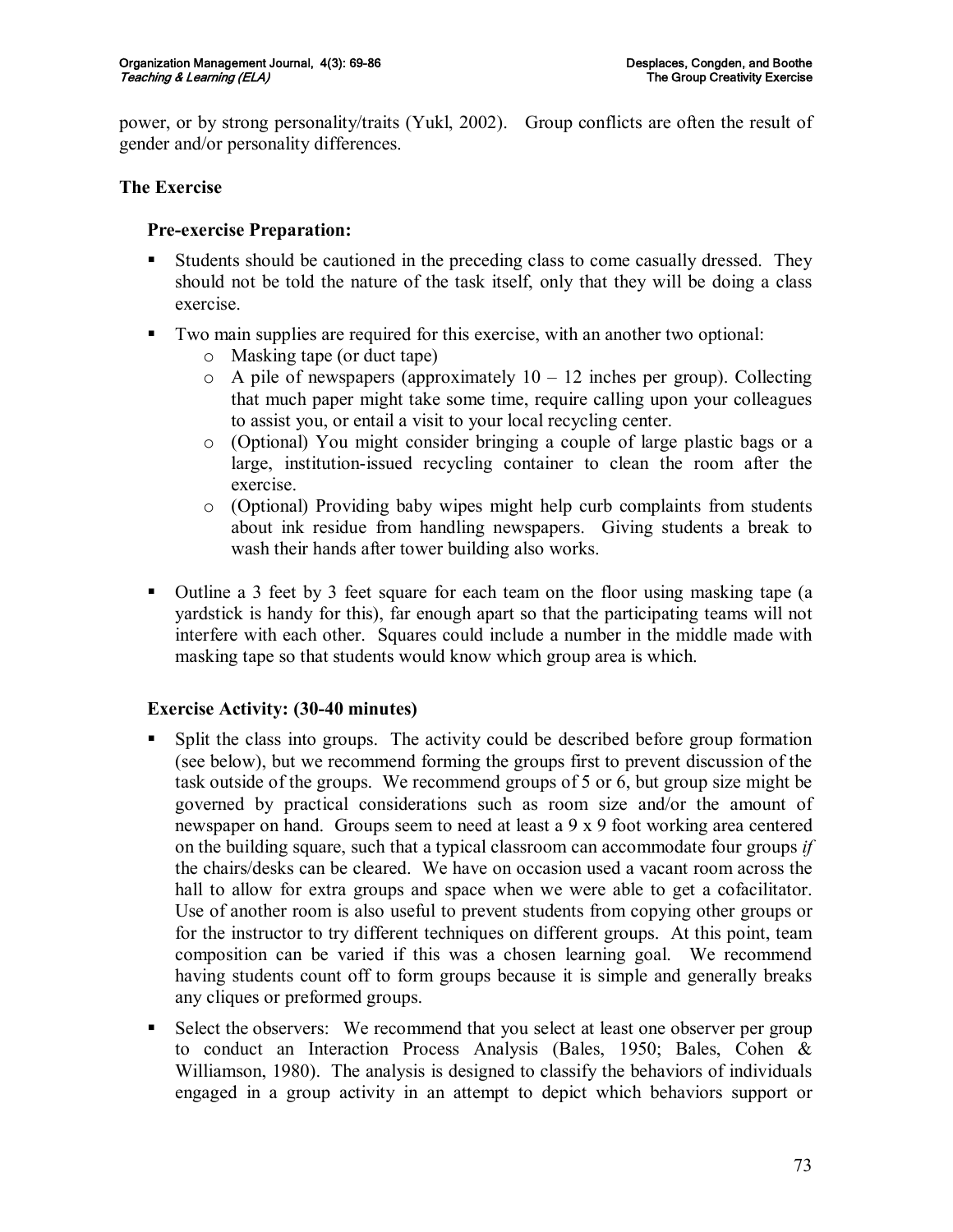detract from group performance. Students that have previously done similar structure building exercises should be the first to be made observers so that they do not affect the outcome of the exercise. More than one observer per group is ok if you have an uneven number of students in the class. Observers should be given observer instructions (Appendix A).

- ß Script for creating groups: *"Starting with Joe Student and going this way, count off by threes* (the number of groups to be formed) *to form groups. That is 1, 2, 3, 1, 2, 3, and so on. When every one has a group number, each of you should go to the square designated for your group."*
- ß Script for starting the exercise: *"Your task is to build a freestanding tower from newspapers that reaches, but does not touch, the ceiling of this room. You will use the newspapers in the pile next to the square taped out on the floor. The base of the tower must not go over the tape of the 3 X 3 ft square. No materials other than newspaper are allowed; no tape, no staples, no paperclips, no string, etc. If you find a section of newspaper with a stapled section, please discard it. The project will start in a few minutes, and you will have 40 minutes to finish. Do you have any questions before we begin?"*

#### **Reflecting:** (40-50 minutes):

- Reflection survey  $(5 \text{ minutes})$ 
	- Ask students to complete the experience feedback form (attached Appendix B) when they are done building their tower or when the time has ran out. This causes selfreflection by the students, preparing their minds for the discussion period. We have historically had students go to a class break once they have completed the feedback form. This is often about an hour into the class and allows students to wash their hands. If the instructor did not want a break at that point, wipes could be used as noted earlier.

During a break, the instructor can glean information from the responses to make learning points in the ensuing discussion period (2030 minutes). It also serves as permanent record. We find that additional learning points can also be raised in the following class after a more thorough reading of the student responses.

Class discussion about the process  $(20-30 \text{ minutes})$ In our debriefing, we ask the students to comment on how they approached the task and what they discovered by engaging in the exercise. Group dynamics is typically a rich area for leaning and discussion. The discussion should be directed by the instructor toward the chosen learning outcomes. Details on how to approach the debriefing discussion follow in the general debriefing section.

#### **Measuring Team Creativity**

We often begin the debriefing by discussing how to measure team creativity as many of the teams have a tendency to focus on being the first team to finish. Teams often ask what the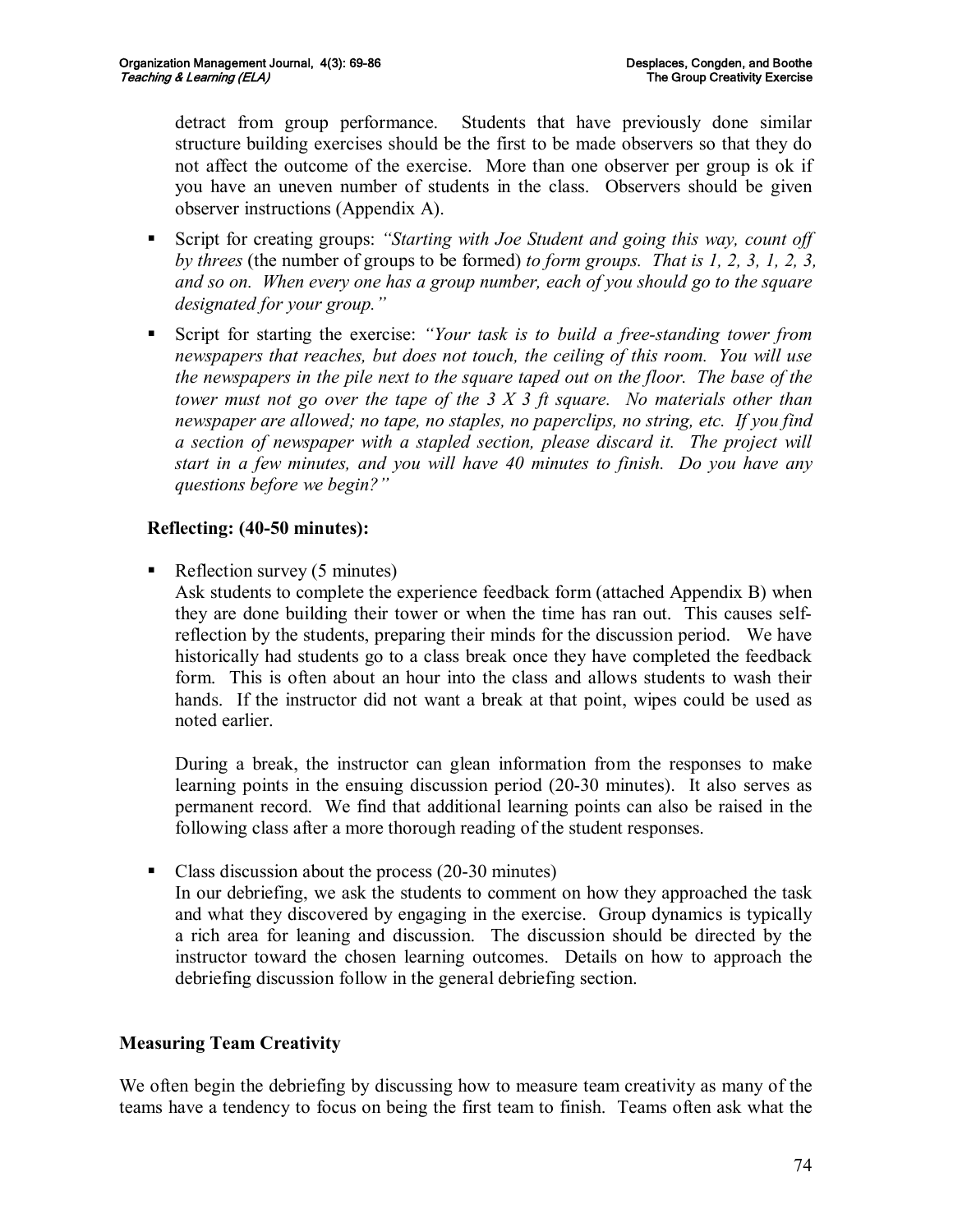incentives will be for "winning." You might want to tell students that there will be a "prize" for being the first to finish, but that a "prize" will also be awarded to the "most creative" team." Students might ask for some clarifications, especially later in the process when they come to realize that they might not be the first team to finish. Some observers report that competitiveness seems to cause some trailing teams to alter their strategy midexercise and focus on becoming the "most creative team" instead. So how can you measure team creativity?

Team creativity can be measured using Guilford's (1967) threefactor model that highlights not only originality (often used as a synonym for creativity), but fluency and flexibility. Fluency is measured by the number of ideas that a team generates. Although one can argue that you only need one successful idea to build the tower, this might be important if a team takes a trial and error approach to the task over a planned approach. We know that the "solution" to this exercise might very well be a combination of ideas generated by the team. We often see teams break into sub groups early on in the exercise with the charge of finding different approaches.

The flexibility factor highlights the variety or different types of ideas generated. This is apparently important if a team struggles to get its tower built. Thompson (2003) reports from experience that teams have a tendency of focusing on one or two types of ideas. We have seen teams get stuck on only one idea type (i.e., blocks, tubes, triangles, or even balls) and persist in making small adjustments to that one idea (unless they pick up ideas from observing other teams).

The last factor, originality, assesses the uniqueness of the ideas. We have found the dominant and most successful approach to be tubes of rolled paper tied together by "strings" made from strips of paper. A main floor-to-ceiling tube is propped-up by supporting tubes.

Thompson (2003) finds remarkable correlation between three measures of creativity (e.g., the groups who do the best on originality also do the best on flexibility and fluency.). Guilford (1967) believed flexibility (variety in types of ideas) to be the driver of the other two. Unfortunately organizations often reward "quality" and not these drivers of creativity. Thompson argues that the question should be "How can we set the stage for team creativity? The following debriefing questions allow us to identify a framework and techniques for dealing with obstacles to team creativity.

#### **Debriefing Discussion**

The following debriefing illustrates how the instructor can use a combination of participant self-reflections, observer comments, and class/group discussion to process this exercise. We have used three general questions in an attempt to measure both the students' perceived approach to the task as well as explore issues of group dynamics in the process of building the tower.

As noted earlier, we recommend the "retrospective" over the "pre-taught" teaching approach, especially with respect to behavioral learning goals. Allowing leaders to emerge creates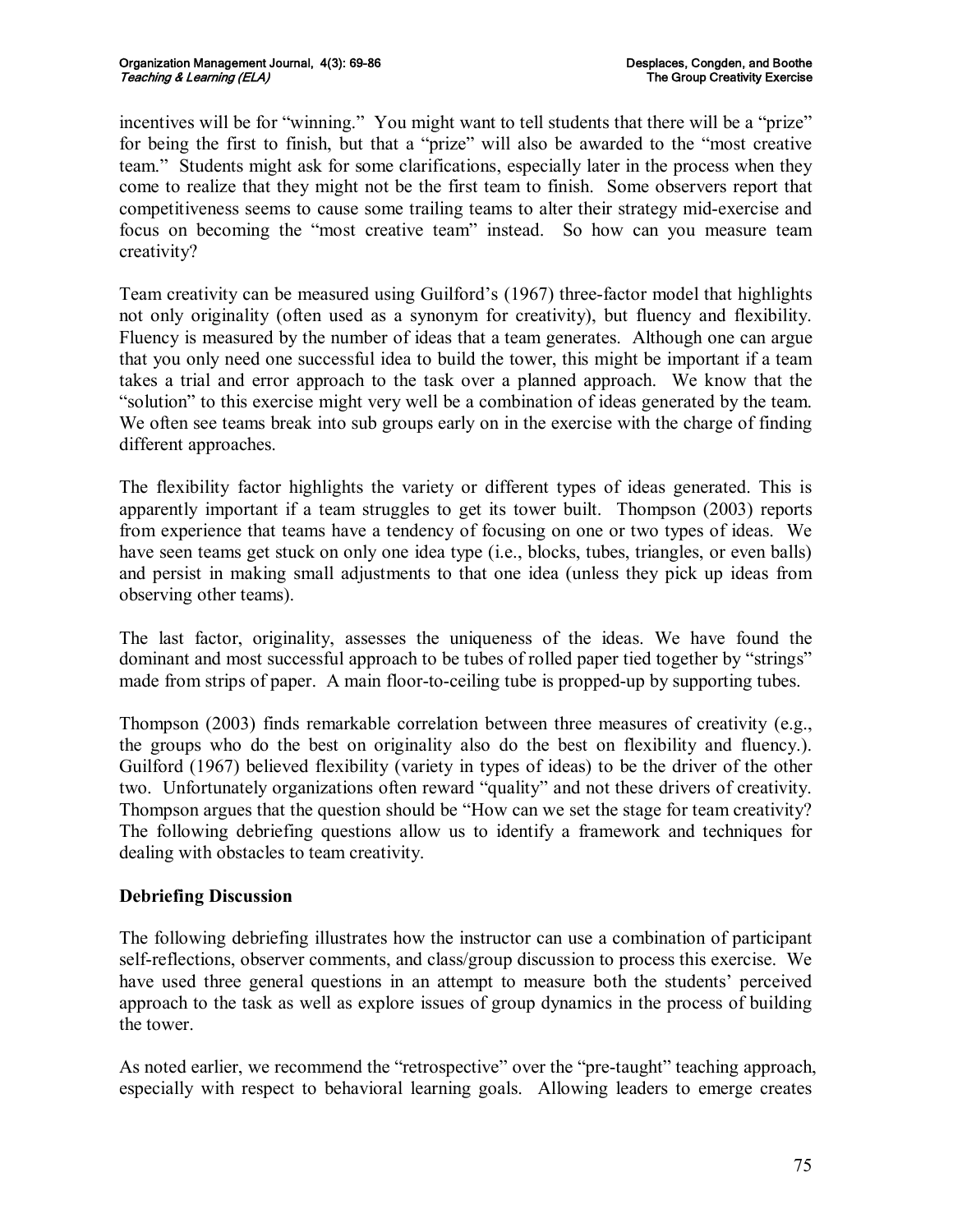interesting group dynamics, and more importantly, rich feedback on group development and task accomplishment techniques. While our debriefing questions are written with a retrospective teaching approach in mind, they could be adapted to a more structured process in which the main learning goals were to illustrate pre-taught creativity techniques.

**Question 1** Describe the process your team used to generate an initial approach to the task.

This first question focuses more on the techniques used to generate creative options than group dynamics, which is more directly addressed in the second debriefing question. However, the topics are very interrelated. Issues arise unpredictably in the discussion such that the instructor has to be very adept at directing discussion to accomplish the desired learning outcomes.

This topic relates fairly well to the steps of the Leonard and Swap model of group creativity. Issues related to preparation (step 1), divergence (step 3), and convergence (step 5) are most relevant to this exercise. The task (step 2) is clearly defined by the instructor and an incubation period (step 4) is not within the time frame of the exercise. The instructor could have a transparency or power point of the basic model that could be shown quickly to the class at an appropriate time to provide an organizing framework so that learning points are made clearer.

Issues of the team composition will often arise and can be related to the preparation step. The advantage of an engineer on a team (most of whom have had a class on structures) can illustrate the importance of prior training or deep reservoirs of knowledge (Leonard & Swap, 1999). Students often bring up gender differences, although cognitive style may be the more important issue (Driver, 2003). We have seen an all female team win, with a female engineer playing a leading role. Was it gender, or the cognitive style and training of the engineer? The diversity of the group can beneficially contribute to the creative "abrasion" of a group (Leonard & Swap, 1999), in contrast to a stifling effect of high cohesiveness. However, too much diversity can cause a team to become dysfunctional as it expends too much energy trying to bridge the gap between different perspectives, or some members withdraw as they fail to identify with the team (Austin, 1997; Sethi, Smith & Park, 2002).

Most teams will spend some time generating options before proceeding too far. This will often involve hands-on experimentation by various members of the team. Even after investing quite a bit of time in an approach, some teams will make significant changes to their approach such that idea generation and convergence is more of an iterative process (Austin, 2003). Teams that jump too quickly to one approach, perhaps due to an assertive team member, sometimes produce spectacular failures as they stubbornly stick to a flawed initial concept. This allows the instructor to contrast this with successful teams who did more up front experimentation from a wider range of team members. We have also witnessed solitary team members working alone come up with great solutions.

Discussion of how teams arrived at a tower building method approach is a good point at which to talk about the differences between individual and group idea generation. Thompson (2003) finds the literature to be very clear that individuals working alone will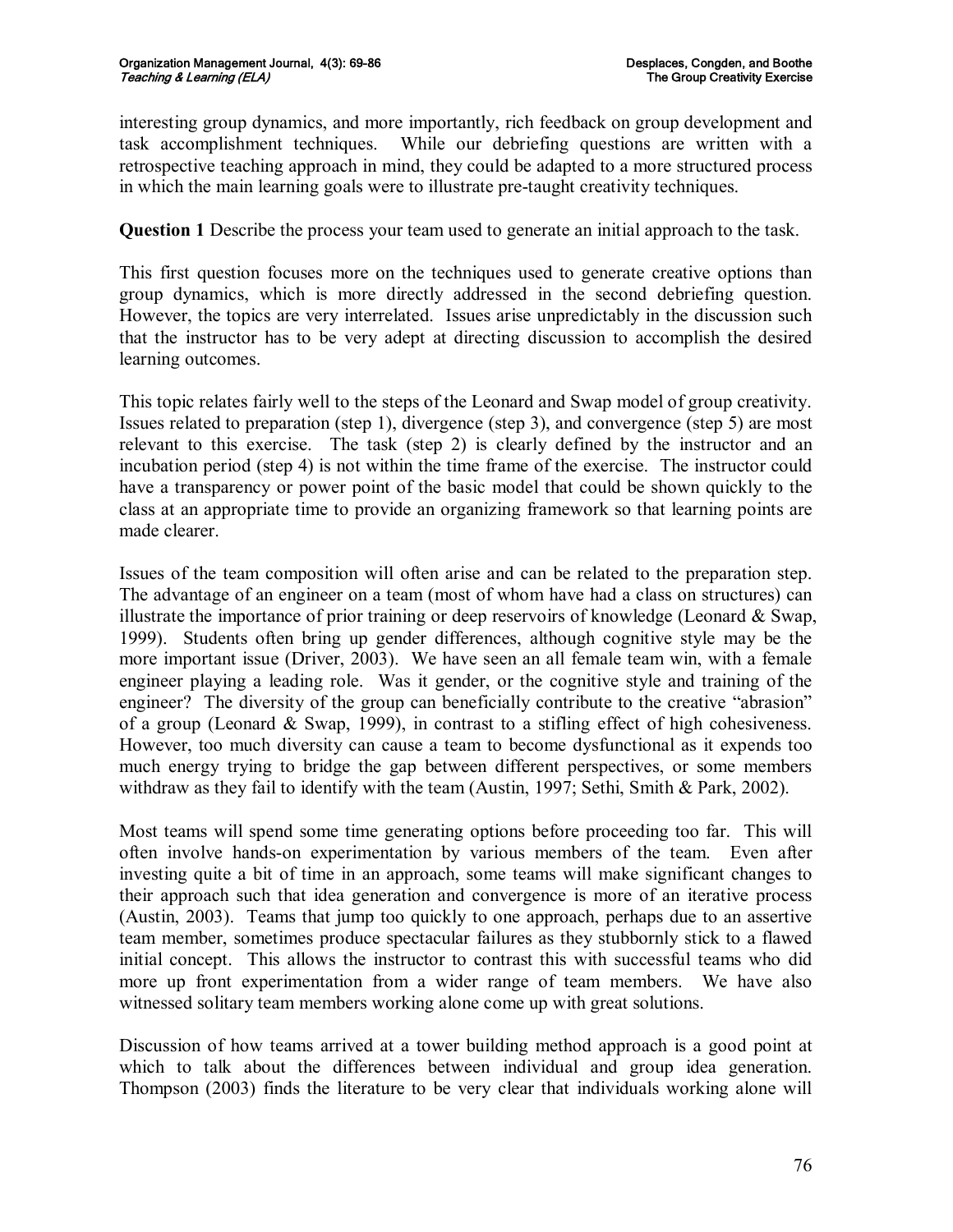generate more and better solutions than will groups. Groups are better at convergence on a solution. "Brainstorming" (Osborn, 1957) tries to overcome "group think" with principles [in the idea generation phase] of freewheeling, no criticism, and combining/improving upon others' ideas. However, nearly all laboratory studies have found brainstorming to generate fewer ideas than comparable numbers of people working alone or in nominal groups (Thompson, 2003).

Thompson (2003) identifies four obstacles to team creativity: 1) "Social loafing" is when team members slack off and rely on others in the team to perform. 2) "Conformity" is the tendency of team members to generate similar ideas or go along with others' ideas because of the human need to be accepted by the team. 3) "Production blocking" is a decrease in good ideas because team members have a hard time concentrating, holding a train of thought, or getting their ideas heard in the group interchange. 4) "Downward Norm Setting" is where the least productive members can be more influential in determining team performance than higher performers. Thompson proposes ten "strategies" for dealing with these major obstacles to group creativity (see Table 1 for a summary).

Not all of these strategies or techniques are relevant to this exercise (e.g., "create a playground" or "electronic brainstorming"), but the instructor can probably talk about any one of them if he or she chooses. As noted above, team diversity is a natural topic for this exercise.

The "brainwriting" and the "nominal group technique" strategies (Delbecq  $\&$  van de Ven, 1971) are topics that the instructor can address that follow from discussions about individual versus group generation of ideas. "Brainwriting" is group members silently writing down their own ideas at key points during brainstorming. "The nominal group technique" starts with individual brainwriting, followed by group discussion and clarification of the ideas, ending with each person rank ordering the ideas. The Delphi technique or the use of a devil's advocate might be discussed by the instructor if desired, but these techniques are less directly related to this exercise as they tend to be for situations of greater complexity and duration.

"Analogical thinking" or "metaphorical thinking" is applying concepts or ideas from another domain to the problem at hand. Satzinger, Garfield, and Nagasundaram (1999) suggest that individuals tend to generate ideas that match the paradigm-relatedness of ideas provided to them as stimulation. These are useful techniques to generate good ideas, but Thompson (2003) notes that the challenge is getting people to think analogically. Discussions about these concepts can be done if students volunteer a source of inspiration. We have had students claim they were inspired by the vision of a radio tower (a successful design) and by a house of cards (not so successful). Bamboo as a natural metaphor, and the Eiffel tower as a manmade structure would also seem useful.

Leonard and Swap (1999) recommend rotating roles to aid idea generation. We have seen this more as an emergent process where the leadership role shifts to different members as the exercise progresses (See debriefing question 2).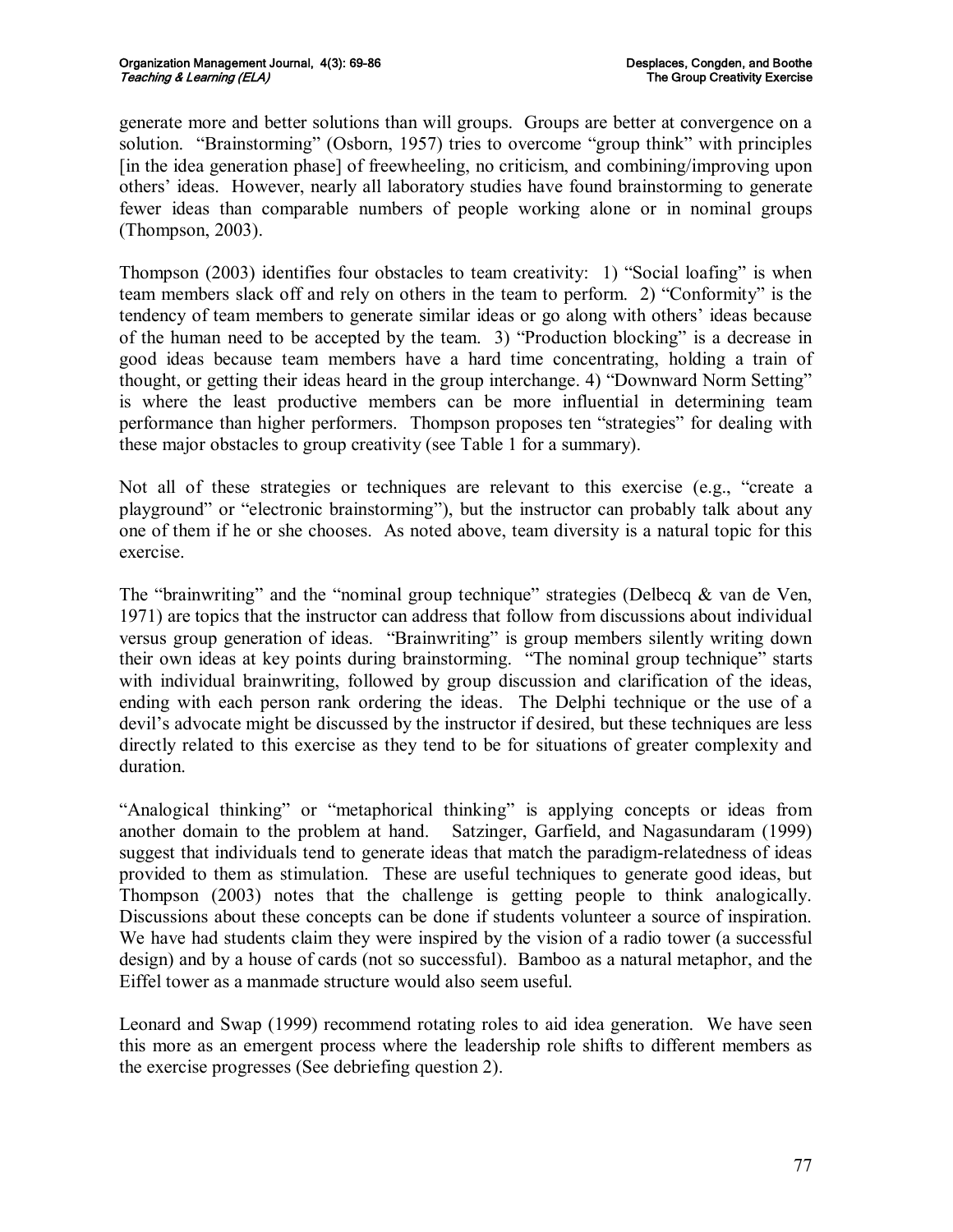At some point, teams will converge on a chosen approach. Convergence as a distinct event is a little harder to capture and relate techniques to. More group dynamics issues tend to emerge as various members with strong personalities assert themselves (See debriefing question 2), as opposed to convergence "techniques" per se. The observers will more likely witness convergence as it can happen fairly quickly while the instructor is observing another team. Much of what Leonard and Swap (1999) suggest with respect to convergence relates to broader organizational or external criteria (e.g., congruence with organizational mission and culture as selection criteria), both of which don't really apply to this limited exercise. The instructor can make references to the Delphi technique, but more as a contrast to show its appropriateness for larger numbers of decision makers over a longer time frame. Leonard and Swap do suggest the use of facilitators and the use of prototyping to aid convergence. We have not seen a team consciously use facilitators; however, sometimes individuals emerge in a role of moderating between strong personalities. Prototyping is observed, but not in a formal product development way; teams do experiment with small structures and agree or "converge" when one "prototype" looks like it will work.

**Question 2** Describe the team/effort process? Comment on any emerging roles that took place including obstacles to creativity.

This question focuses on how the teams conducted themselves, and what facilitated or hindered the process. It is valuable to realize the importance that individuals, and any emerging roles, play in *group dynamics*.

The instructor can use the student experiences to illustrate that by following a group development process (Tuckman, 1965), groups or teams can be more creative in a quicker timeframe (efficient and effective). Tuckman's five stage approach consists of *forming, storming, norming, performing, and adjourning*.

Groups are *formed* by the instructor with a specific task to accomplish, typically leaving teams courteous, confused, and cautious. The *storming* stage sees the building of tension over personal styles. Various approaches to the task are exchanged with confrontations and arguments taking place over the "best" approach (prompting emerging roles by groupselected or self-selected leaders—to be discussed later). This period of experimentation and negotiation, most related to the "divergence" step of Leonard and Swap's model, can sometimes persist too long, hindering progression to the next stage. In the *norming* stage, cohesiveness is developed among team members, usually facilitating convergence on a team approach. Ideally one approach is adopted resulting in organized tasks and functions for each member as they strive to complete the task. Students also find themselves peeking at the competition especially when they are not faring well ("creative espionage" is often reported by observers). In the *performing* stage, the team will direct their energy towards working on the task after settling differences, while the *adjourning* stage marks the end of the exercise.

The *storming* stage in Tuckman's (1965) model of group development most exposes personal behaviors. Teams often start ok as they experiment and try different approaches, but tension and resistance builds as members begin to pitch their ideas. Confrontations and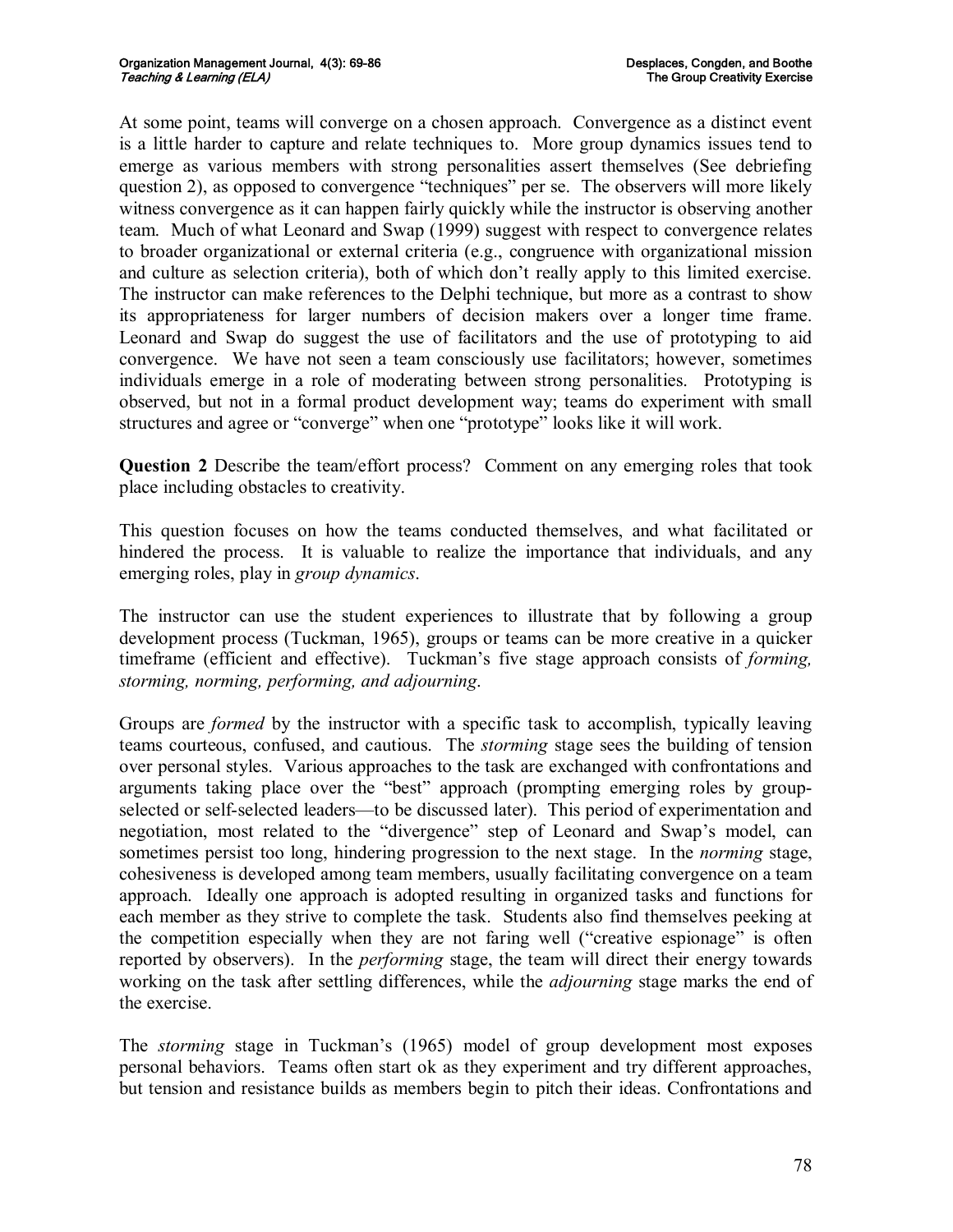arguments take place over the "best" approach. Personal and leadership styles emerge and often conflict (input from the observers should be sought for this discussion.). Various forms of power (French & Raven, 1959) can be asserted by members for control over the task and/or the group. We have noticed that leaders have a tendency of being selected, or self-selected, based on expert or referent power due to the nature of the exercise. However the instructor might consider reviewing other forms of power such as legitimate, reward, and coercive.

We have found that expert power certainly plays an important role in what appears to be an engineering oriented exercise. Students have a tendency to listen to and follow students that have engineering backgrounds because of the technical and conceptual skills they typically demonstrate. However, it is also important to point out the importance of interpersonal skills, which are essential for influencing people (Yukl, 2002, p. 192195). Students are quick to point out that referent power can either facilitate or hinder the process. Although charisma is something that everyone looks for in a leader, students that have a "bossy" attitude can display characteristics or features that members of a team find unpleasant, or more importantly disengaging, leading to dysfunctional interpersonal dynamics.

Although divergence is essential to idea generation it must remain constructive. Some yelling can take place within teams. Some argue that this is part of the process (Austin & Devin, 2003). However, breakdowns or dynamic conflicts can lead to members losing interest or their faith in the team's ability to complete the task altogether. Other times, conflict simply makes it difficult for group members to hold a train of thought or to get a chance to express their ideas, what Thompson (2003) calls "production blocking."

Students should be asked about the role of the leader (assigned or emergent) and where they get their individual desire to excel in the task. We are all motivated differently, yet without member engagement, the creative process can be dull, or even destructive. Although motivation can come from material rewards, self-fulfillment, and possibly power, teams can receive satisfaction from just solving the problem. A contingency approach offers the leader the flexibility to take an approach that is more ideal for a particular task and team. Specifically the Life-Cycle Theory of Leadership by Hersey and Blanchard (1988) delineates two dimensions (task which seeks structure, and relationship behavior which emphasizes consideration), yielding four leadership styles: delegating, participating, selling, and telling styles. The selection can be a combination of a leader's preference (based on previous experience) and team member interaction.

Finally, good communication is often cited as key to success (Yukl, 2002; Kouzes & Posner, 2002; Lencioni, 2002). This is important to emphasize as group climate is acknowledged in various forms only sporadically in the creativity literature. The instructor might point out that, although extended brainstorming may be time consuming, its precepts of civility and delayed judgment can extend beyond idea generation by facilitating a positive team climate for the whole of the exercise. The ultimate goal is to have good creativity process as part of the culture of the team.

**Question 3** What did you learn from participating in this exercise?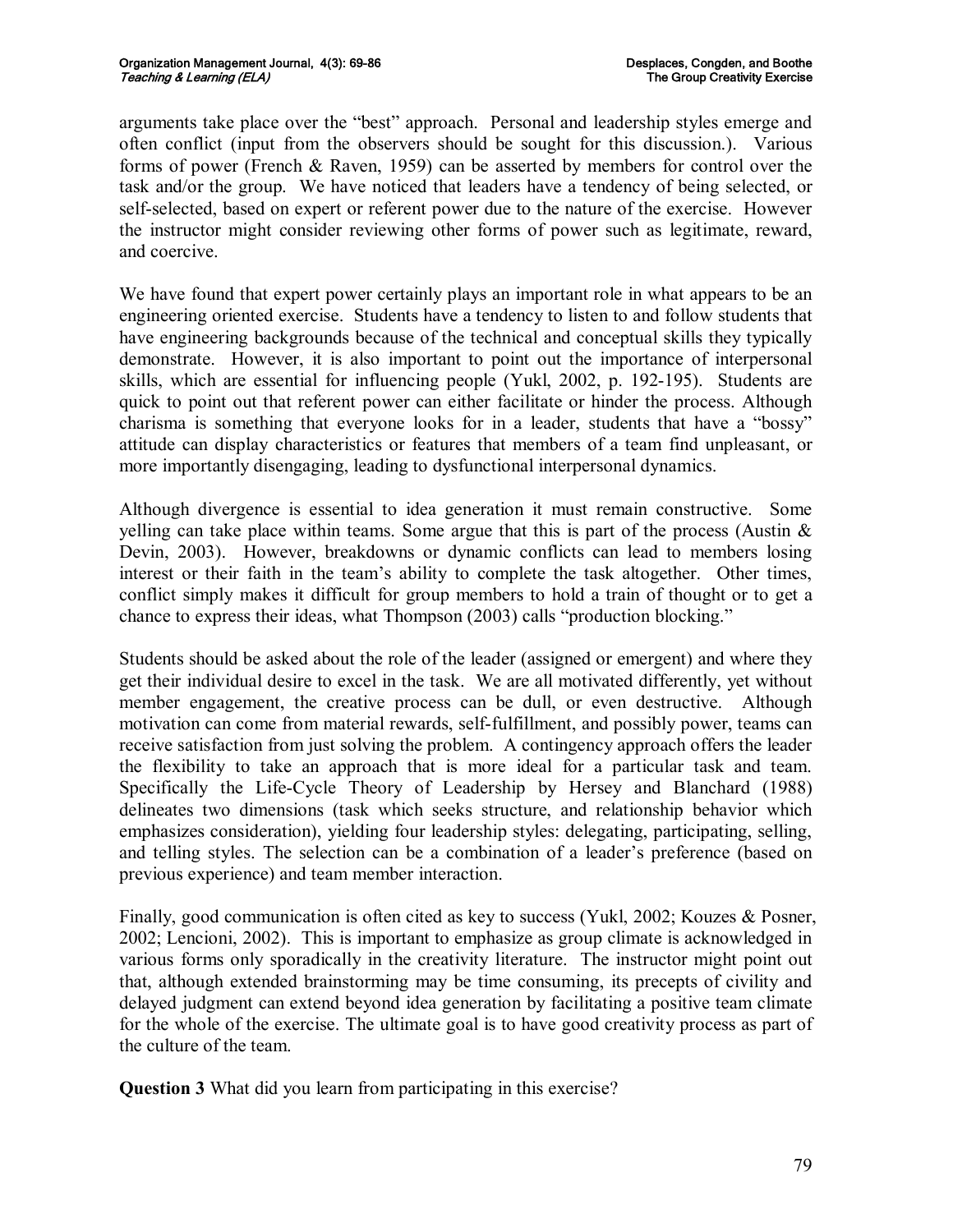This question is designed to have students reflect on the entire experience and register some kind of takeaway in their minds. It is interesting to see what they think was most important as opposed to the learning goals the instructor was planning to interject into the discussion. Students are often quick to point out that the task (creating the tower) cannot be achieved if the team does not work "together," highlighting the importance of good group dynamics. Time pressures, unproductive group norms and behaviors, and interpersonal conflicts emerge as the obstacles to group creativity consistent with Leonard and Swap's (1999) findings. Brainstorming is cited is an important strategy, although its effectiveness is still debated today (Osborn, 1957; Thompson, 2003). Some students admit their tendency to focus on the task, the "win" or the struggle for power. Students that "win" (defined as the first team to build a free-standing tower that reaches the ceiling) often display pride and camaraderie (e.g., giving each other high fives). It is important for the instructor to emphasize that the task is not the focus of the exercise; learning about the team creative process is.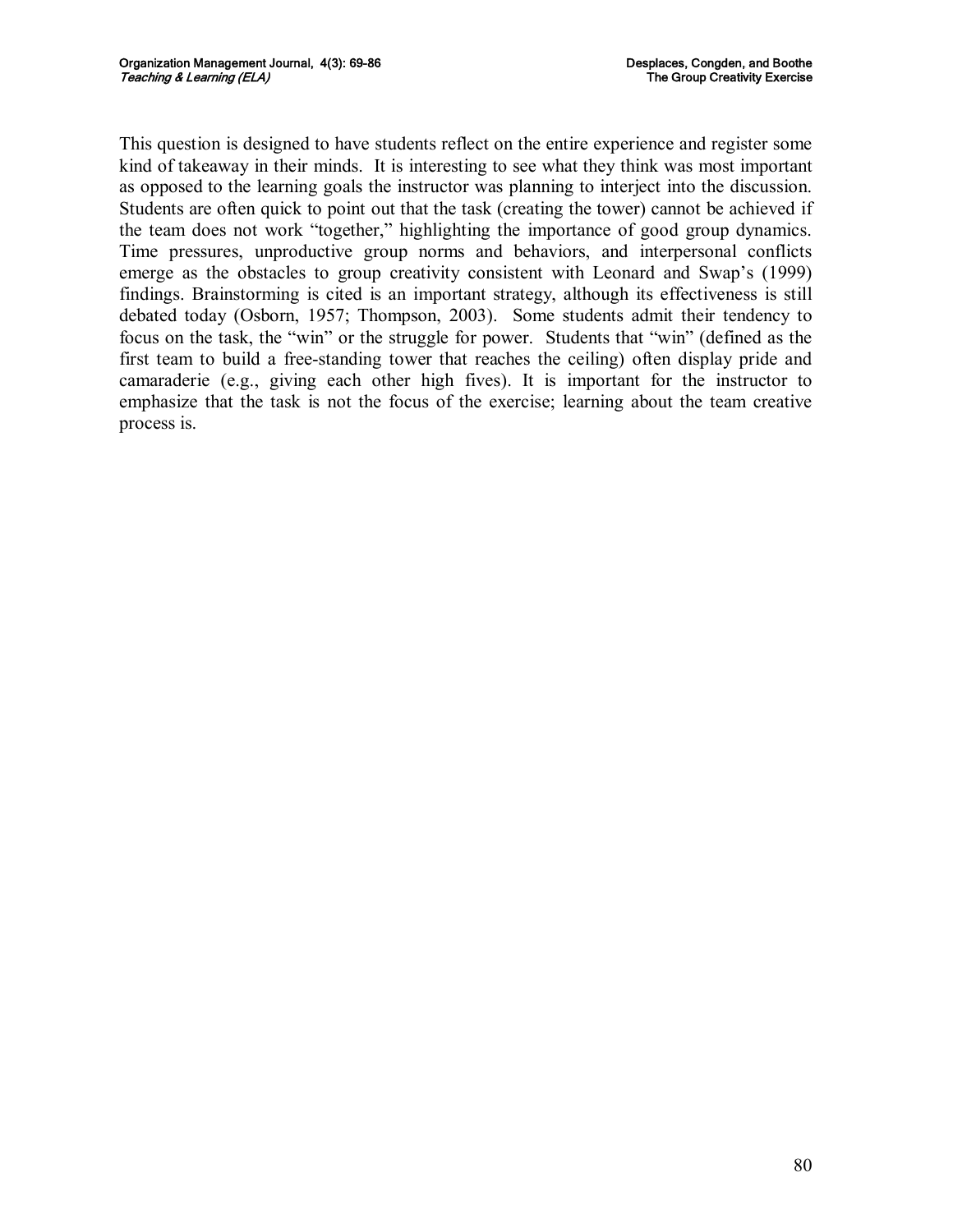#### **REFERENCES**

- Amabile, T. M. (1982). Social psychology of creativity: a consensual assessment technique. *Journal of Personality and Social Psychology*, 43, 997-1013.
- Anderson, N., De Dreau, C.K.W. and Nijstad, B.A. (2004). The routinization of innovation research: a constructively critical review of the state-of-the-science. *Journal of Organizational Behavior, 25, 147-173.*
- Austin, J.R. (1997). A cognitive framework for understanding demographic influences in groups. *International Journal of Organizational Analysis*, 5(4), 34259.
- Austin, R. & Devin, L. (2003). *Artful making*. Upper Saddle River, NJ: Prentice-Hall.
- Bales, R.F. (1950). *Interaction process analysis.* Reading, MA: Addison-Wesley.
- Bales, R., Cohen, S. & Williamson, S. (1980). *SYMLOG: A system for the multiple level of observation of groups*. New York: Free.
- Bowditch, J.L. & Buono, A.F. (2005). *A primer on organizational behavior* (6<sup>th</sup> ed.). Danvers, MA: John Wiley & Sons.
- Delbecq, A.L. & ven de Van, A.H. (1971) A group process model for problem identification and program planning. *Applied Behavioral Science*, 7, 466-492.
- Driver, M. (2003). Diversity and learning in groups. *The Learning Organization*, 10(2/3), 149-166.
- Driver, M. (2001). Fostering creativity in business education: Developing creative classroom environments to provide students with critical workplace competencies. *Journal of Education for Business, 77(1), 28-33.*
- Ford, C.M. (1996). A theory of individual creative action in multiple social domains. *Academy of Management Review, 21(4), 1112-1142.*
- French, J.R.P. & Raven, B. (1959). The basic for social power, in E. D. Cartwright (Ed.), *Studies in social power* (p. 150-167). Ann Arbor, MI: Institute for Social Research, University of Michigan.
- Guilford, J.P. (1967). *The nature of human intelligence*. New York, McGraw-Hill.
- Hersey, P. & Blanchard K.H. (1988). *Management of organizational behavior: Utilizing human resources,* (5<sup>th</sup> ed.). Englewood Cliffs, NJ: Prentice Hall.
- Kouzes, J.M. & Posner, B.Z. (2002). *The leadership challenge.* San Francisco, CA: Jossey Bass.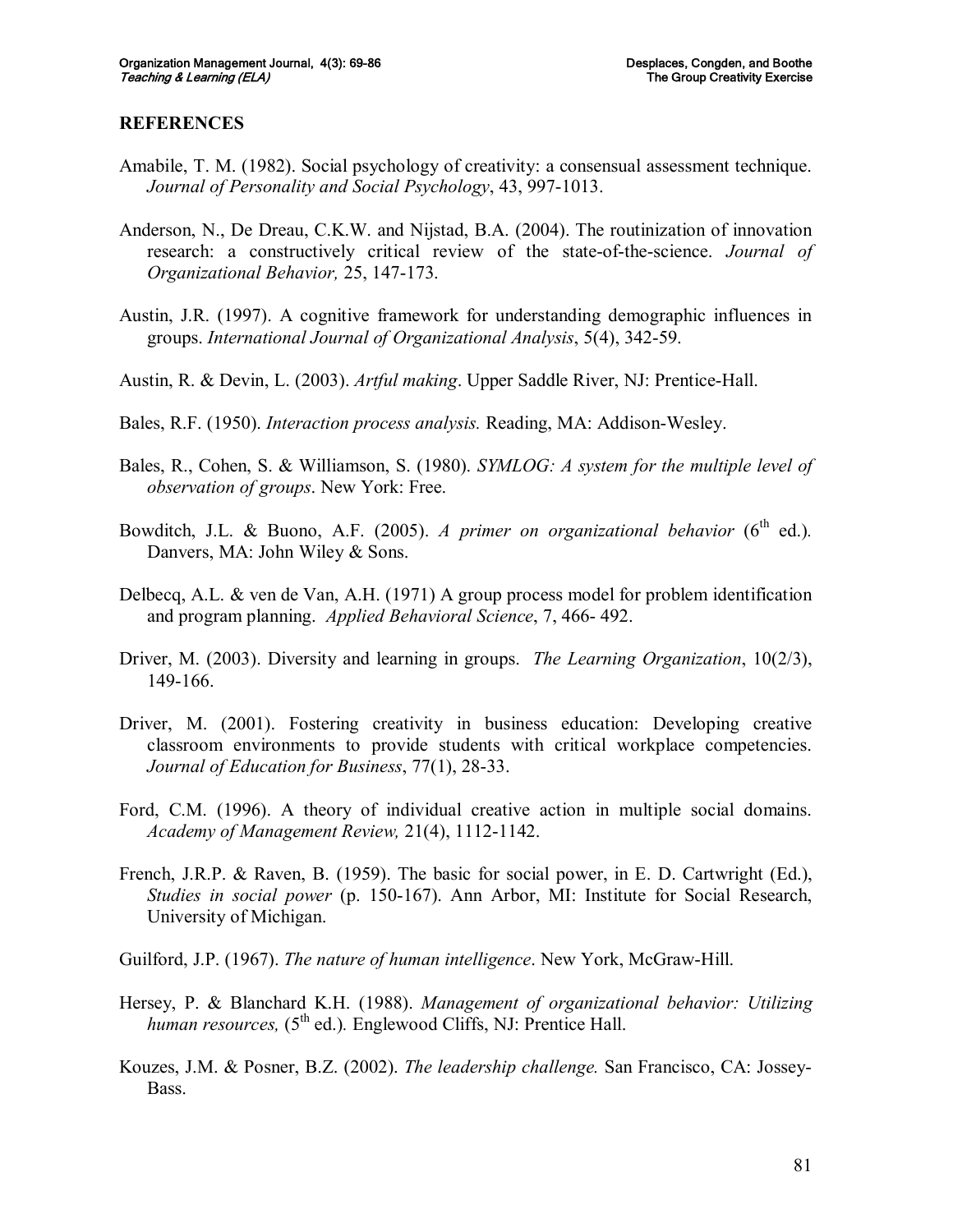Lencioni, P. (2002). *The five dysfunctions of a team.* San Francisco, CA: Jossey-Bass.

Leonard, D. & Swap, V. (1999). *When sparks fly*. Boston: Harvard Business School.

- Martins, E. C. & Terblanche, F. (2003). Building organizational culture that stimulates creativity and innovation. *European Journal of Innovation Management,* 6(1), 6474.
- McAdam, R. & McClelland, J. (2002). Individual and team-based idea generation within innovation management: Organizational and research agendas. *European Journal of Innovation Management,* 5(2), 86-97.
- Merritt, J. (2004). The best B schools. *BusinessWeek*, October 18, 62-76.
- Mohrman, S., Cohen, S., & Mohrman, A. (1995). *Designing team based organizations: New forum for knowledge work.* San Francisco: Jossey-Bass.

Osborn, A. F. (1957). *Applied imagination*. New York: Scribner.

Robinson, A.G., & Stern, S. (1997). *Corporate creativity*. San Francisco: Berrett-Koehler.

- Satzinger, J. W., Garfield, M. J., & Nagasundaram, M. (1999). The creative process: the effects of group memory on individual idea generation. *Journal of Management Information Systems*, 15 (4), 143-160.
- Sethi, R., Smith, D. & Park, C.W. (2002). How to kill a team's creativity. *Harvard Business Review*, 80(8), 16-17.
- Thompson, L. (2003). Improving the creativity of organizational work groups. *Academy of Management Executive,* 17(1), 96-109.
- Tuckman, B. (1965). Developmental sequence in small groups. *Psychological Bulletin,* 64  $(6)$ , 384-399.
- Verberne, T. (1997). Creative fitness. *Training & Development.* 69-71.
- West, M.A. & Farr, J.L. (1990). Innovation at work. In M. A. West, & J. L. Farr (Eds.), *Innovation and creativity at work: Psychological and organizational strategies.* Chichester: Wiley.
- Woodman, R.W., Sawyer, J.E., & Griffin, R.W. (1993). Toward a theory of organizational creativity. *The Academy of Management Review.* 18 (2), 293-322.
- Yan, J. & Sorenson, R.L. (2003). Collective entrepreneurship in family firms: The influence of leader attitudes and behaviors. *New England Journal of Entrepreneurship,* 6(2), 3751.
- Yukl, G. (2002). *Leadership in organization* (5<sup>th</sup> ed.). Englewood Cliffs, NJ: Prentice-Hall.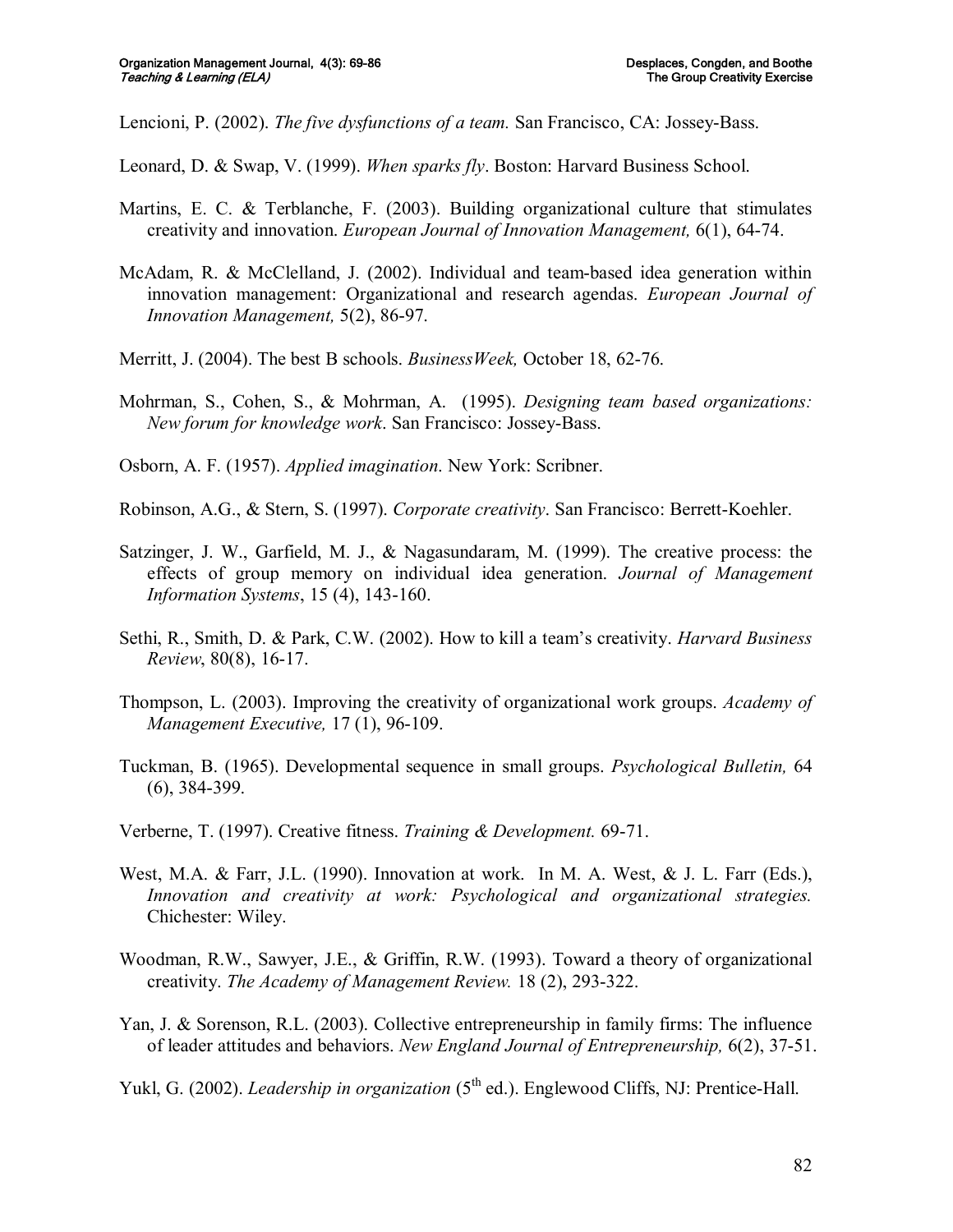#### **Table 1**

Key Strategies to Deal with Major Obstacles to Group Creativity (Thompson, 2003)

|                             | Threats to creativity                  |                                   |                                       |                                  |
|-----------------------------|----------------------------------------|-----------------------------------|---------------------------------------|----------------------------------|
| Strategy                    | Social loafing                         | Conforming                        | Production blocking                   | Downward norm setting            |
| Diversify the team          |                                        | Diverse teams are less likely to  |                                       |                                  |
|                             |                                        | have common group norms           |                                       |                                  |
| Analogical reasoning        |                                        | Can lead teams to think about     |                                       |                                  |
|                             |                                        | different, nontraditional ideas   |                                       |                                  |
| <b>Brainwriting</b>         | if<br>Especially<br>helpful<br>the     | Members are not influenced by     | Everyone can be productive at the     | Individuals are aware of others' |
|                             | individual group members are           | others                            | same time                             | performance                      |
|                             | accountable                            |                                   |                                       |                                  |
| Nominal group technique     |                                        | Members are not influenced by     | Everyone can be productive at the     | Members are less inclined to     |
|                             |                                        | others                            | same time                             | adjust performance               |
| organizational<br>Creating  |                                        |                                   | Group members are less likely to      |                                  |
| memory                      |                                        |                                   | repeat ideas                          |                                  |
| <b>Trained facilitators</b> | facilitators<br>Trained<br>keep<br>can | Trained<br>facilitator<br>can use | facilitators<br>Trained<br>can<br>use |                                  |
|                             | motivation high                        | strategies to avoid conformity    | strategies<br>to avoid production     |                                  |
|                             |                                        |                                   | blocking                              |                                  |
| High benchmarks             | Clear and high goals reduce            |                                   |                                       | Each member will be reminded of  |
|                             | loafing                                |                                   |                                       | benchmark, which serves as the   |
|                             |                                        |                                   |                                       | key goal                         |
| Membership change           | Individuals may be less likely         | Group norms may be more           |                                       | Team has exposure to different   |
|                             | to loaf when newcomers are             | scrutinized (less conformity)     |                                       | potentially<br>higher<br>and     |
|                             | present                                |                                   |                                       | benchmarks                       |
| Electronic brainstorming    |                                        | Removal of group pressure         | Virtually completed eliminated        |                                  |
|                             |                                        | because of greater (perceived)    |                                       |                                  |
|                             |                                        | anonymity                         |                                       |                                  |
| Create a playground         | If people are motivated and            | Nonconformist spaces lead to      |                                       |                                  |
|                             | intrigued, they are less likely to     | nonconformist behavior.           |                                       |                                  |
|                             | loaf                                   |                                   |                                       |                                  |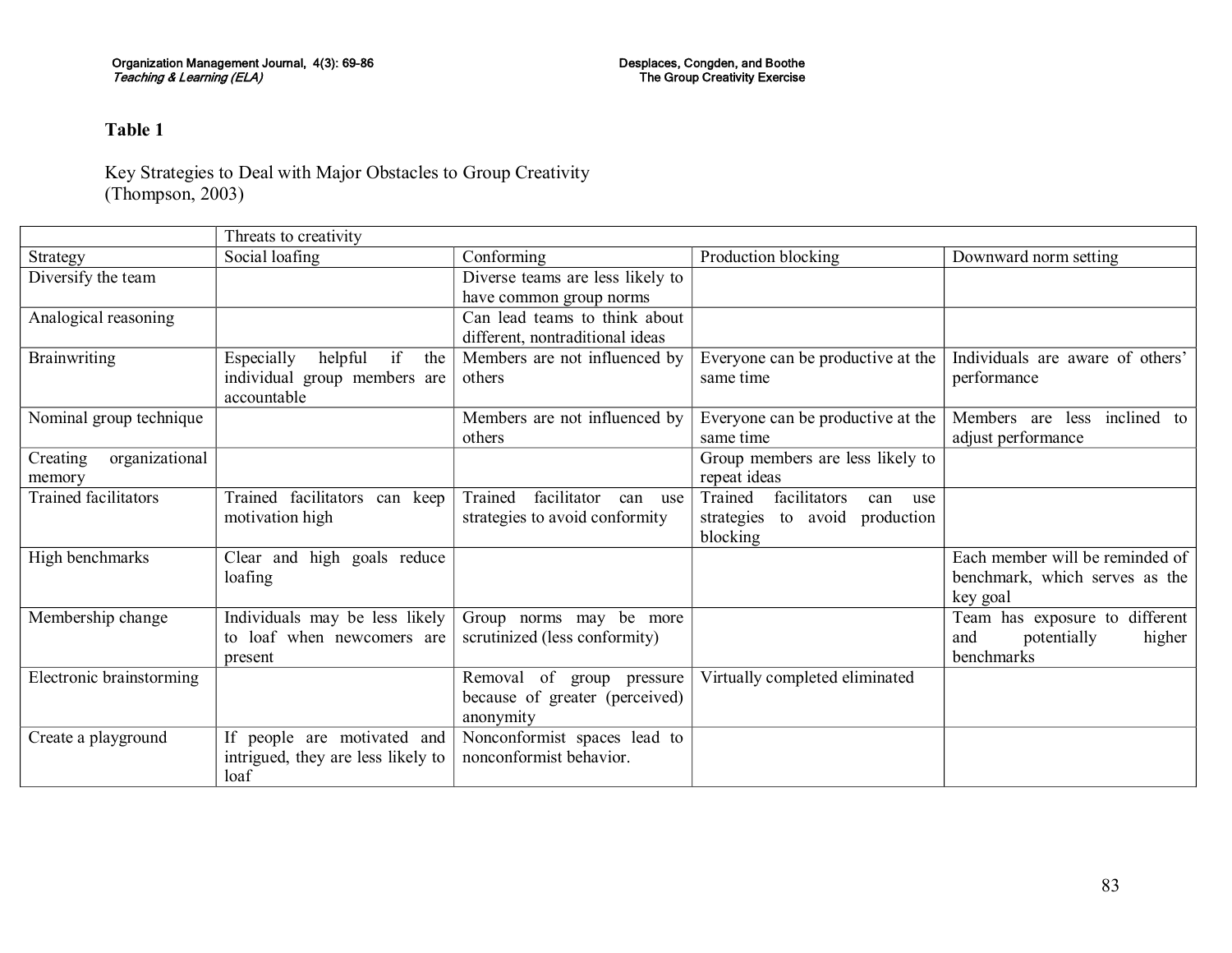#### **Appendix A Instructions for the observer:**

You will observe the team(s) and attempt to answer the following questions adapted from Bowditch and Buono (2005). You will report back to the class at the end of the exercise when each student will be asked to report on his/her experience.

- *Participation:* Who does and does not participate? How does the team deal with members who do not participate?
- *Influence:* Who is influential? Is there competition for influence?
- · *Decision making:* How are decisions made? How are member opinions solicited?
- · *Task functions:* Does someone suggest or ask for ways to proceed? Was there any specific or organized approach to the exercise? Does someone keep the team focused on the task? What were the steps followed by the team?
- *Maintenance functions: How are ideas and opinions accepted or rejected? Did you* witness the brainstorming ideas?
- *Feelings:* What kind of nonverbal cues or body language reflect the feelings of group members?
- *Norms:* Do members avoid confrontations? Do members fall into "group-think" patterns?
- Observe and rate the team on:
	- o The **quantity** of ideas discussed and/or tried
	- o The **variety in types** of ideas tried (a wide range of significantly different ideas as opposed to a greater number of small variations on the same basic theme)
	- o The **originality or uniqueness** of the team's ideas.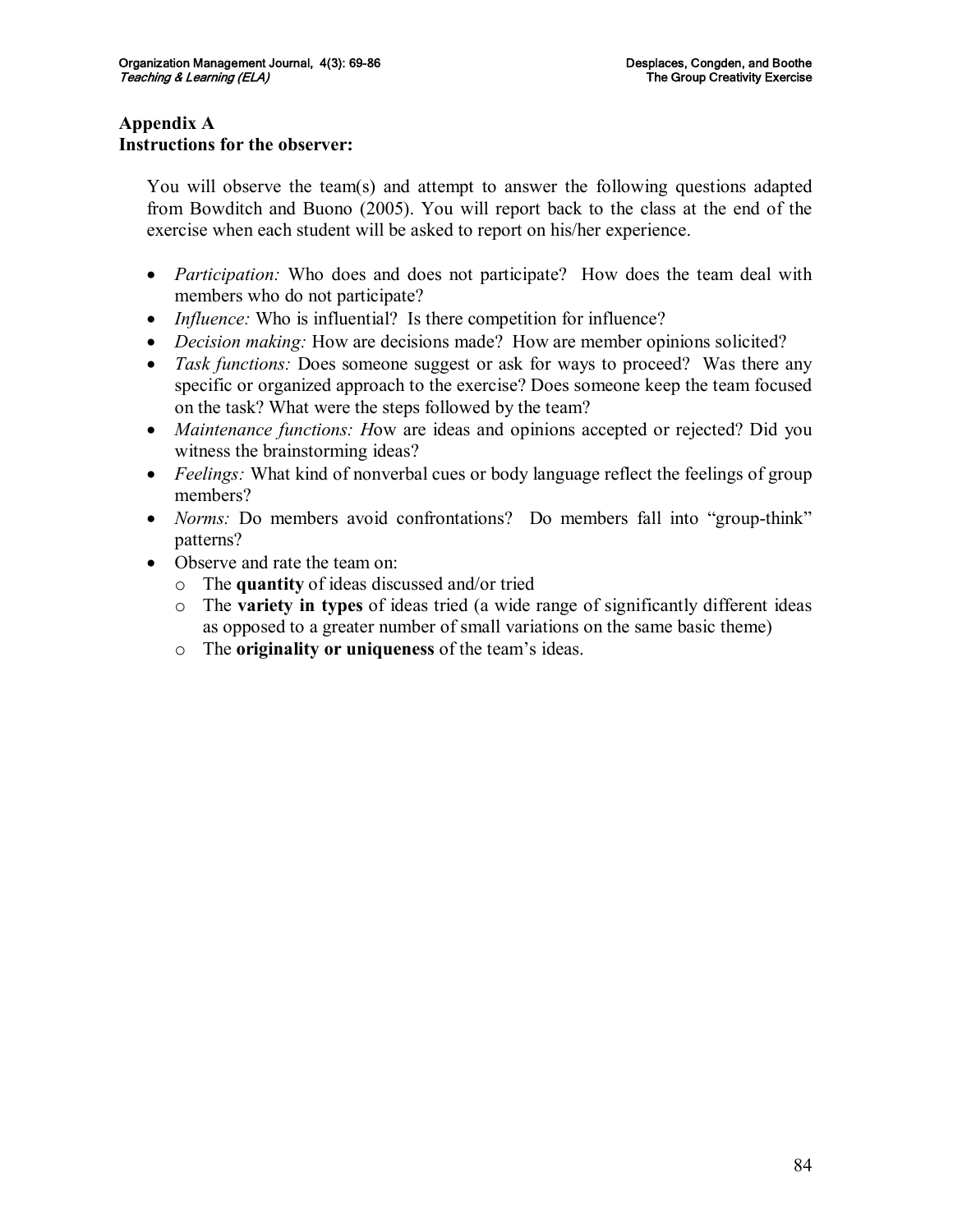Experience Feedback Form

Team  $#$ 

Based on the exercise that you have just completed in teams, please answer the following by providing as many details as possible including any recollection of the order in which you and your group undertook the task.

(1) *Describe the process your team used to generate an initial approach to the task.*

(2) *Describe the team/effort process. Comment on any emerging roles that took place.*

(3) *What did you learn from participating in the exercise?*